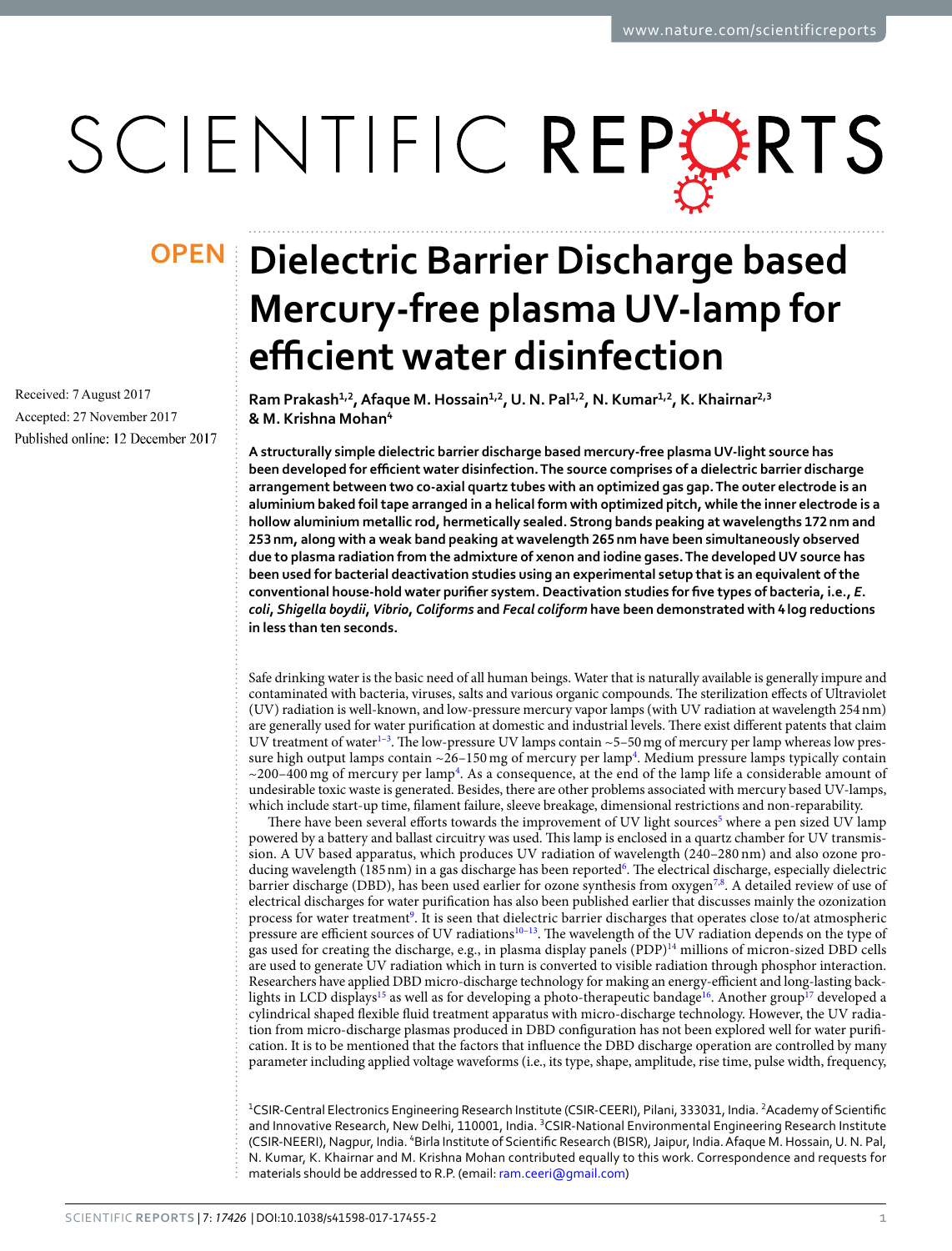

<span id="page-1-0"></span>**Figure 1.** (**a**) Schematic view of MFP-UV-lamp and (**b**) Actual view of MFP-UV-lamp.

polarity, etc.), geometry of the DBD source, gas composition and pressure (rare gas or mixture with others, etc.), dielectric barrier materials, and types and shapes of electrodes. Hence a critical system optimization is required to develop a water disinfection application using DBD plasma.

In this work, we have engineered an optimized dielectric discharge based mercury-free VUV/UV light source with a novel structural design that produces strong spectral bands peaking at wavelengths 253 nm and 172 nm along with a weak band peaking at wavelength 265 nm, that has been tested on a few representative bacteria to show its usefulness for efficient water sterilization. This invention alleviates most of the problems of contemporary mercury lamps by virtue of its unique design and the composition of active discharge elements. As a result it is able to produce the desired VUV/UV wavelengths for the deactivation of bacteria in water very efficiently –without the use of toxic mercury.

#### **Experimental Setup**

**Source Design.** As a first step a mercury-free plasma (MFP)UV-lamp has been developed in a coaxial DBD geometry using quartz tubes [semiconductor grade GE214 USA, (ilmasil® PS by qsil AG, Germany)] with outer<br>tube dimensions 18 mm OD and 15 mm ID and inner tube dimensions 12 mm OD and 8 mm ID for a lamp tube dimensions 18 mm OD and 15 mm ID and inner tube dimensions 12 mm OD and 9 mm ID, for a lamp length of 195 mm. The quartz tubes have been fused at both the ends using glass blowing technique and a gas gap of 1.5 mm between them has been optimized experimentally, which critically depends upon the discharge conditions including gas pressure, gas type, electrode geometry and applied voltage. Before creating plasma discharge, the developed source was evacuated up to base pressure of ~10<sup>−</sup><sup>6</sup> mbar with the help of standard Rotary and Turbomolecular pumps. The source was then flushed with inert gases (Argon and Xenon) in controlled manner using a mass flow meter (Matheson mass flow transducer series 8272–0453) in the connecting line. This source was again evacuated up to the base pressure which was being monitored by the pressure gauge and the gases were controlled by the needle valves. Research grade xenon with a stated purity of 99.999% was used as a base gas and fractional Iodine was introduced for exciplex plasma formation. The concentration of Iodine has been optimized experimentally by varying its concentration from 5% to 0.0005% of Xe for optimum VUV/UV radiations. The working gas pressure of Xenon was optimized at 150 mbar along with petite iodine concentration of ~0.005% of Xe for maximum VUV/UV radiation.

The central electrode of the tube is a hollow aluminium pipe of outer diameter 8.8 mm with an aluminium plate welded at the end. This electrode is hermetically sealed with the co-axial quartz tube at one end. The other end of the co-axial quartz tube has also been glass blown and sealed. The central electrode is used for application of high voltage. The outer electrode of the tube is an aluminium metal baked foil tape (with a coating of conductive epoxy on one side), wrapped helically (helix pitch 8 mm, tape width 2 mm) on the surface of the tube. The dimensions of the outer electrode have been optimized experimentally so as to achieve diffused discharge in the lamp. The discharge has been operated between the outer grounded electrode and the inner electrode using variable pulse power supply (pulse voltage 0.5–10 kV; frequency 5–100 kHz and pulse width 1–2 *µ*sec). The schematic and actual view of the developed MFP-UV-lamp are shown in Fig. [1.](#page-1-0)

**Electrical and Spectroscopic Characterization.** For electrical and spectroscopic characterization, a separate setup was developed as shown in Fig. [2](#page-2-0). For electrical characterization, the discharge voltage and current are measured by high voltage probe (Tektronix P6015A) and fast response current transformer (Pearson 110). The oscilloscope (Tektronics DPO 4054) registers the current-voltage characteristics. For the optical characterization of the MFP-UV-lamp, the following instruments were used: Princeton Instruments Monochromator (SP-2500A) with Photo-multiplying Tube (PD 471) (200 nm–400 nm), McPherson VUV Monochromator (Model 234/302) with PMT (McPherson Model 658) (120 nm–200 nm), Lab-sphere (ISS-8P-VA: Integrating Sphere Source), Optical Fiber (LG-455-020-3) 3 meters, 190–1100 nm.

**Test setup for Microbial Analysis.** A test chamber equivalent to the 8″ mercury lamp based standard household water container was made. The test chamber was made of Teflon due to its hydrophobic nature. The hydrophobicity of the chamber helps in quick cleaning of the chamber to avoid previous bacterial load while testing deactivation efficiency at repeated time steps. Test chamber for the lamp was made with dimensions 38 mm ID, 48 mm OD and length 205 mm to keep the chamber inner wall 1 cm away from the lamp surface. Following procedure was adopted for the bacterial deactivation efficiency analysis.

- 1. Already grown bacteria of known quantity were suspended in the sterilized water.
- 2. Properly mixed bacterial suspension in water was then exposed to the MFP-UV-Lamp by inserting it inside the water in the aforementioned water container. A number of experiments have been performed for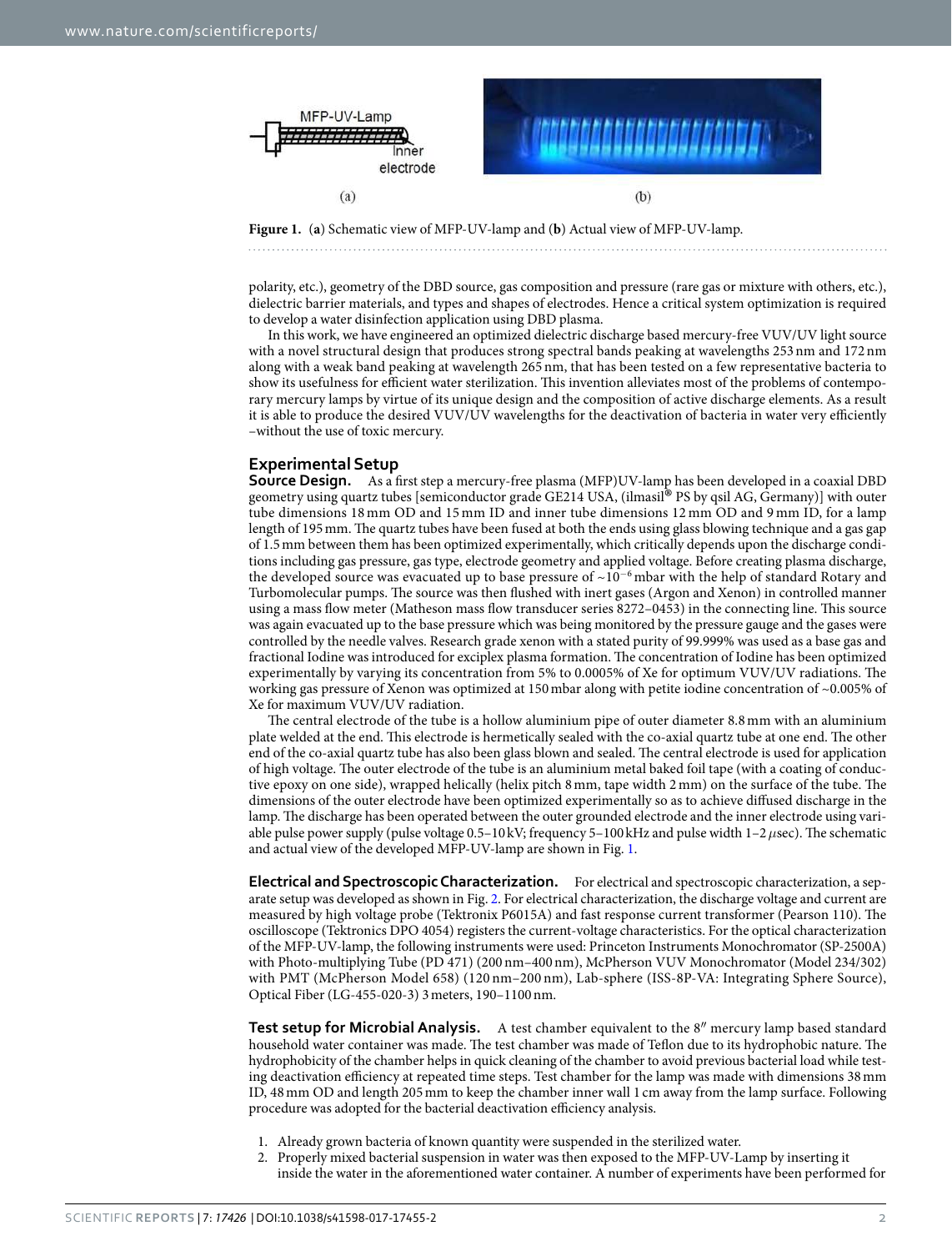

<span id="page-2-0"></span>**Figure 2.** Electrical and spectroscopic characterization setup for MFP-UV-Lamp.

different exposure times. Samples of every exposure have been taken and CFU (colony forming units) have been measured using the standard plating technique.

- 3. There are a number of counting techniques but most rely on the dilution of the sample to reduce the bacterial numbers down to a quantity that can be counted accurately. A series of six dilution samples were prepared and known volume of each dilution was plated on agar plate by standard methods (three samples each for spread plate and pour plate). The serially diluted samples have been enumerated by membrane filtration technique and incubated at 37 °C for 24 hours.
- 4. Reduction in number of bacteria colonies is then counted after exposure to MFP-UV lamp. The bacterial load is increased serially so as to identify the limit of the deactivation efficiency of the MFP-UV-Lamp. In fact, at sufficiently high seeding concentrations than that of the deactivation efficiency, the UV treatment would result in partial disinfection. In such cases it is not possible to quantify the CFUs effectively after treatment. In those cases, quantification was carried out with the next lower dilution. In every case, the highest countable seeding concentration have been taken into account and the CFU log reduction was calculated from the difference between initial seeding and post-treatment counts.

Tests have been carried out on five different types of gram negative bacteria namely, Fecal coliform ((isolated from environmental sources), Escherichia coli (ATCC 15597), Shigella boydii (ATCC 9207), Vibrio (ATCC 9207), Vibrio (ATCC17802) and Coliforms (isolated from environmental sources).

The developed MFP-UV-lamp has also been tested for turbid water cases in the same test setup. The sterile water was spiked with Kaolin powder for attaining the desired turbidity level. Four turbidity levels namely 0.25 NTU (Nephelometric Turbidity Units), 5 NTU, 10 NTU and 20 NTU were used for the study. Known concentration of bacterial culture were used to spike the turbid water samples.

#### **Results and Discussions**

A typical V-I characteristic of the aforesaid MFP-UV-Lamp is shown in Fig. [3.](#page-3-0) The energy consumed per pulse has been calculated by integrating power over the pulse duration. This gives a pulse energy of 8.99  $\times$  10<sup>-5</sup> Joule at the applied frequency of 24.6 kHz with applied pulse voltage of 4.55 kV and pulse duration of 2 *µ*sec. This corresponds to 2.21 W average electrical consumption in the co-axial DBD lamp of outer diameter 18 mm and 195 mm length. Hence the power consumed per unit arc length by this lamp is 0.11 W/cm.

The spectroscopic measurement results from the developed MFP-UV-lamp are shown in Fig. [4.](#page-3-1) Strong XeI\* band (B  $\rightarrow$  X,  $\lambda$  = 253 nm) along with strong Xe<sub>2</sub><sup>\*</sup> band ( $\lambda$  = 172 nm) and weak XeI<sup>\*</sup> continuum band (C  $\rightarrow$  A, *λ*= 265 nm) useful for water disinfection have been observed simultaneously. It is to be emphasized that intensity shown above are relative and in arbitrary units. The spectrum recorded in Fig. [4\(a\)](#page-3-1) is taken by using Princeton Instruments Monochromator with PMT which is suitable only for 200 nm–400 nm whereas the spectrum recorded in Fig. [4\(b\)](#page-3-1) has been taken simultaneously by McPherson VUV Monochromator (suitable for 120 nm–200 nm). The intensity recorded are on different scales in both figures and can not be merged together because the spectrometers chosen are different. For absolute intensity measurements, spectrometer calibration is essential. The calibration curve of the Princeton Instruments Monochromator (SP-2500A) with Photo-multiplier Tube (PD 471) was obtained using Labsphere (ISS-8P-VA: Integrating Sphere Source). The integrating sphere source is often called uniform light source and provides a uniform hemispherical light incident at the reference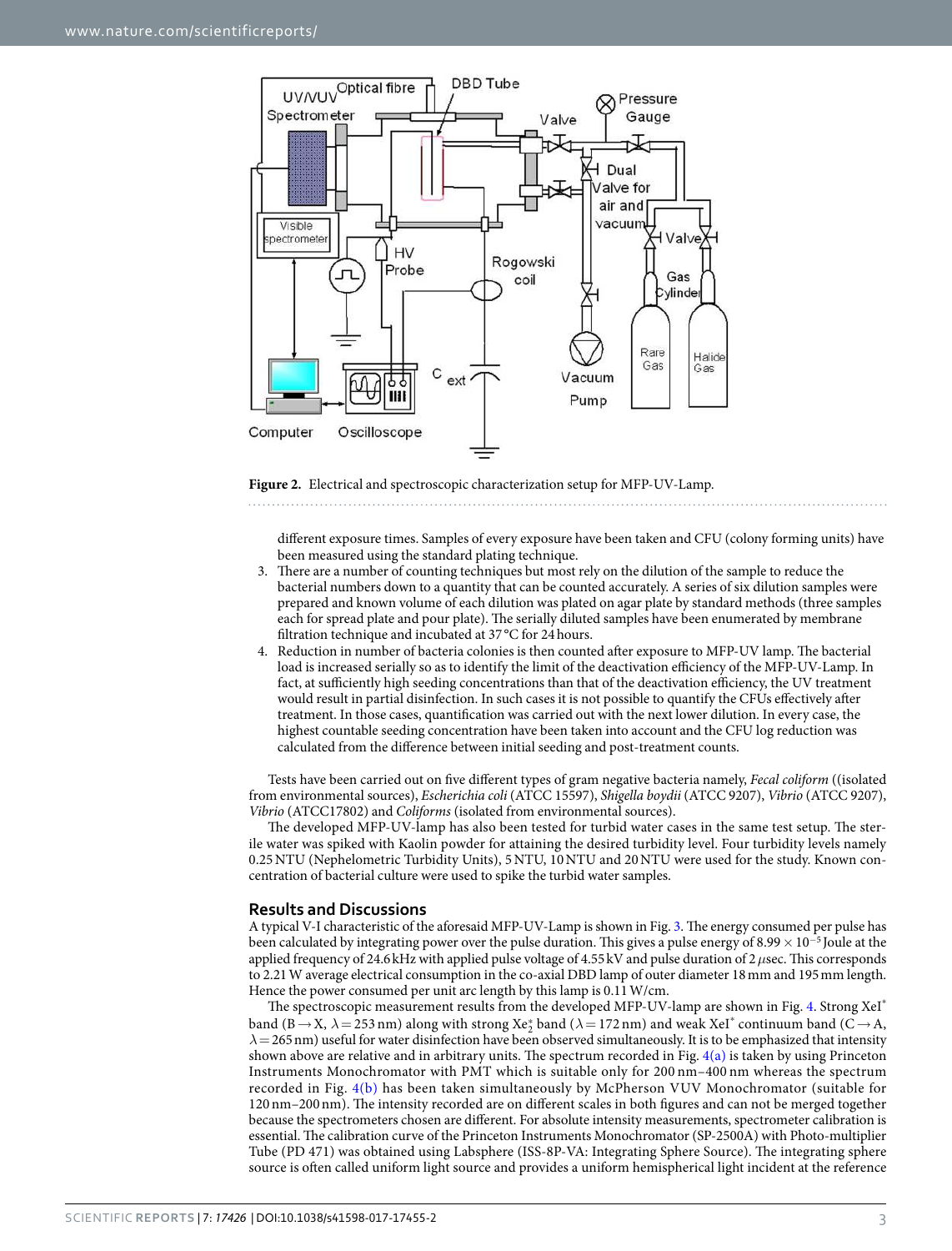

<span id="page-3-0"></span>**Figure 3.** Typical V-I characteristic of the MFP-UV-Lamp.



<span id="page-3-1"></span>

plane of the light output port and therefore a uniform light output from that port. This effect is created through multiple diffuse light reflections within the hollow sphere and by the sphere shape itself. The absolute intensity measurement of 253 nm wavelength has been carried out for the aforesaid MFP-UV-lamp. It is found to be 4.72 mW/cm<sup>2</sup> when operated at the applied frequency 24.6 kHz, applied pulse voltage 4.55 kV and pulse duration 2 *µ*sec. A standard commercially available 8″/11 W mercury based UV lamp for 254 nm wavelength has shown 6.52 mW/cm<sup>2</sup> from this calibration procedure, which was cross verified using G & R Labs radiometer (Model 202) calibrated for 254 nm only. The absolute intensity measurement for 172 nm wavelength cannot be carried out at

present at the authors' laboratory. The results of Fecal coliform and Shigella boydii(ATCC 9207) bacteria deactivation using the developed MFP-UV-lamp with percentage reduction of bacteria is shown in Fig. [5.](#page-4-0) The colony reduction of Fecal coliforms shows blue colonies on m-FC agar control as shown in Fig. [6.](#page-4-1) It also includes the colony reduction of Shigella boydii.

Similar tests have been performed with Vibrio, Coliforms and E. coli bacteria deactivations and summary of the bacteria deactivation test results is shown in Table [1.](#page-5-0) The tests have been performed with Fecal coliform, Shigella boydii, Vibrio, Coliforms and E.coli bacteria deactivations with the average of six samples of control concentrations  $7.36\times10^4$ ,  $5.7\times10^4$ ,  $2.99\times10^3$ ,  $4.4\times10^4$  and  $6.2\times10^4$  CFU/ml, respectively. It also shows the log reduction with 100% deactivation time from their initial concentrations. We have further evaluated the MFP-UV-lamp by using pure 172 nm wavelength to understand its contribution in the bacteria deactivation efficiency (similar lamp size 18 mm O.D. and 195 mm arc length). In this case, discharge has been produced using pure Xenon gas at the same operating parameters and no Iodine admixture has been added. The obtained results for E. coli bacteria are tabulated below in Table [2](#page-5-1) and indicate that wavelength 172 nm in the VUV range is producing some effect though not enough at lower time scales.

VUV photons at wavelength  $Xe^*$  172 nm may be useful for ultra-pure water treatment<sup>[18](#page-6-14)</sup>. The photons of this wavelength will not only break organic bonds, but can also generate free radicals. The OH<sup>−</sup> created may freely react with organic molecules to partially ionize or fully oxidize them to  $CO_2$  and  $H_2O$ . However, its test is out of scope for the present paper.

The turbidity tests have also been carried out for turbid water at turbidity level 0.25 NTU, 5 NTU, 10 NTU and 20 NTU and obtained turbidity test results have then been compared with the existing mercury based UV-lamp.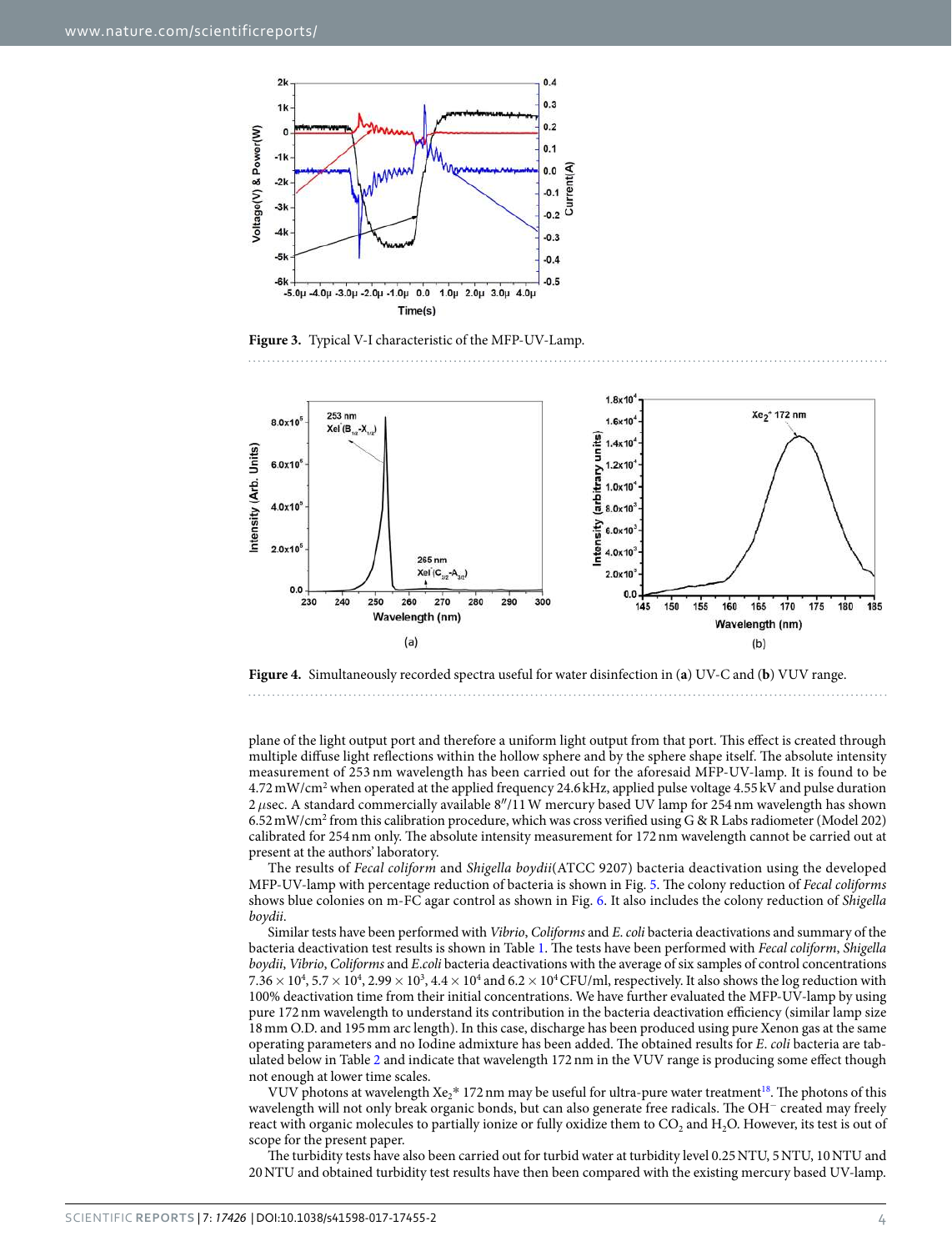

<span id="page-4-0"></span>



Fecal coliforms shows blue After 4 see of plasma colonies on m-FC agarexposure reduction in fecal exposure reduction in fecal coliforms count control

After 10 sec of plasma coliforms count

. . . . . . . . . . . . . . . . . . . .





100% reduction in bacterial count after 10 sec

### $(b)$

<span id="page-4-1"></span>**Figure 6.** The colony reduction of (**a**) Fecal coliform and (**b**) Shigella boydii on agar control.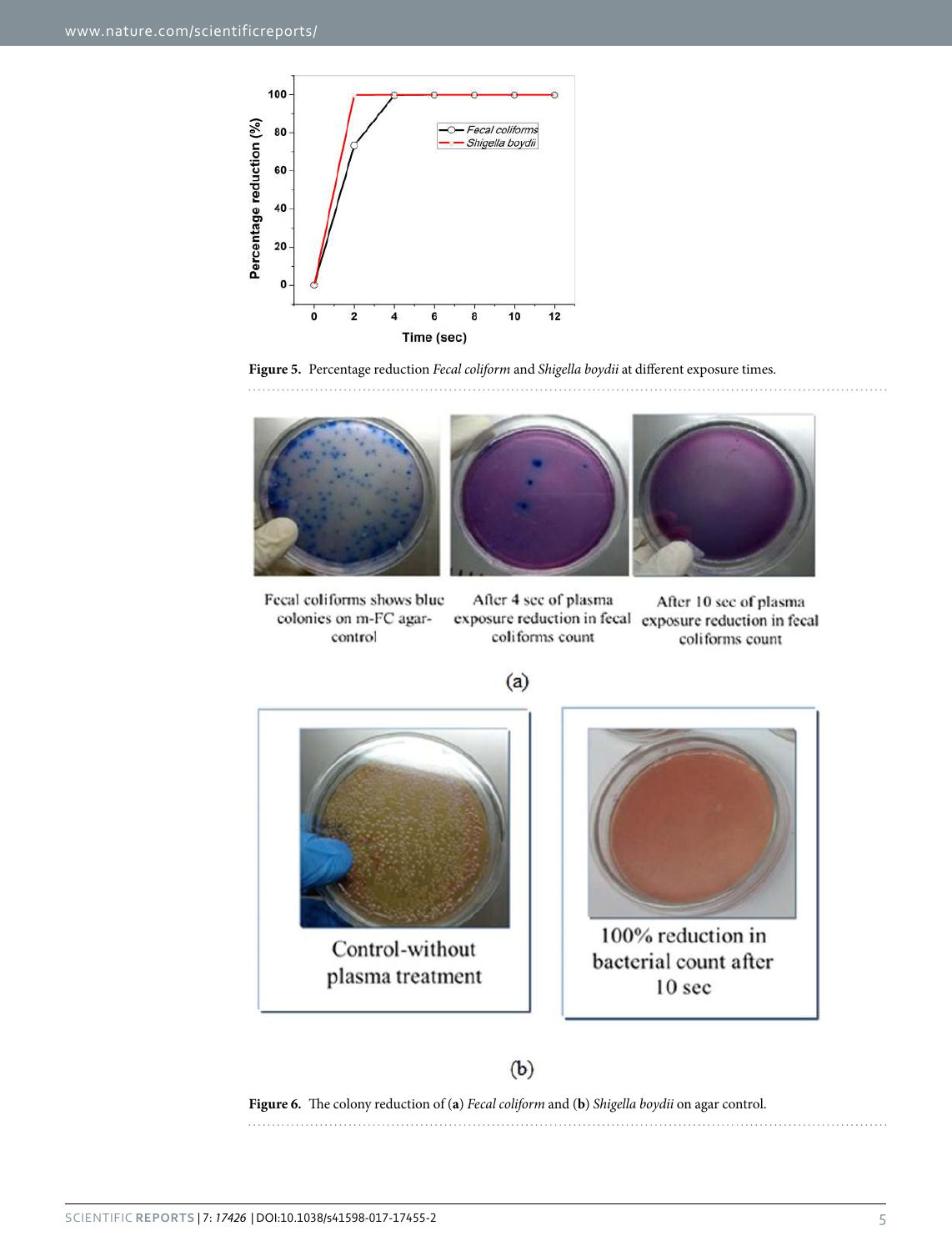<span id="page-5-0"></span>

| <b>Bacteria Type</b>       | <b>Average CFU/ml</b> | 100% deactivation time | <b>Log Reduction</b> |  |  |  |
|----------------------------|-----------------------|------------------------|----------------------|--|--|--|
| Fecal coliform             | $7.36 \times 10^{4}$  | 6 sec                  | 4.86                 |  |  |  |
| Shigella boydii(ATCC 9207) | $5.7 \times 10^{4}$   | 4 sec                  | 4.75                 |  |  |  |
| Vibrio (ATCC17802V)        | $2.99 \times 10^{3}$  | 6 sec                  | 3.47                 |  |  |  |
| Coliforms                  | $4.4\times10^4$       | 8 sec                  | 4.64                 |  |  |  |
| E. coli (ATCC 15597)       | $6.2 \times 10^4$     | 8 sec                  | 4.79                 |  |  |  |

#### **Table 1.** Summary of the five types of Bacteria deactivation.

<span id="page-5-1"></span>

| Sr. No.        | <b>Exposure time</b> | CFU/ml               | Log (CFU/ml) | Log reduction | Percentage reduction(%) |
|----------------|----------------------|----------------------|--------------|---------------|-------------------------|
|                | Control              | $6.3 \times 10^3$    | 3.8          | $\Omega$      | 0                       |
| $\overline{c}$ | 20 sec               | $1.58 \times 10^{3}$ | 3.19         | 0.61          | 73.8                    |
| 3              | 40 secs              | $1.4 \times 10^3$    | 3.15         | 0.65          | 78.1                    |
| 4              | 60 secs              | $1.22 \times 10^{3}$ | 3.09         | 0.71          | 80.9                    |
| 5              | 80 secs              | $1.18 \times 10^{3}$ | 3.07         | 0.73          | 81.6                    |
| 6              | 100 secs             | $7 \times 10^2$      | 2.84         | 0.96          | 89                      |
| 7              | 120 secs             | $6 \times 10^2$      | 2.78         | 1.02          | 90.6                    |

**Table 2.** Effects of  $Xe_2^*$  dimer on *E. coli* bacterial deactivation.

<span id="page-5-2"></span>

| Turbidity (NTU)<br><b>Kaoline Powder</b> | Required on-time exposure time for deactivation<br>of E. coli bacteria (Commercial tube) <sup>19</sup> | Required on-time exposure time for deactivation of<br>E. coli bacteria (MFP-UV-Lamp) |
|------------------------------------------|--------------------------------------------------------------------------------------------------------|--------------------------------------------------------------------------------------|
| 0.25                                     | $12.4 \text{ sec}$                                                                                     | 6 sec                                                                                |
| 5.0                                      | 12.8 <sub>sec</sub>                                                                                    | 6 sec                                                                                |
| 10.0                                     | 13.9 <sub>sec</sub>                                                                                    | 8 sec                                                                                |
| 20.0                                     | $15.0$ sec                                                                                             | 8 sec                                                                                |

**Table 3.** On-time efficiency of the MFP-UV-lamp in turbid water.



<span id="page-5-3"></span>

Exposure times for standard mercury UV lamp and our MFP-UV-Lamp have been compared for water treatment of 1 cm thick water column surrounding the lamp surface and for 4 log reduction. The comparative results of MFP-UV lamp with the existing data<sup>[19](#page-6-15)</sup> of standard mercury UV lamp are shown in Table [3.](#page-5-2) The results show that the MPF-UV-lamp has around 200% on-time effciency for deactivation of E. coli bacteria as compared to standard mercury based UV-lamps.

To understand the higher bacteria deactivation efficiency, a comparative analysis of the spectra of UV-C light from a standard mercury based UV-lamp and MFP-UV-lamp has been carried out as shown in Fig. [7.](#page-5-3) As illustrated in this figure, the mercury based UV-lamp generates a monochromatic wavelength (line spectrum) due to atomic transition whereas XeI\* is a dimer (or molecular) transition and gives a broad band spectrum. In fact, due to non-thermal plasma behavior of the dielectric barrier discharge, it can generate Excimer/Exciplex radiations,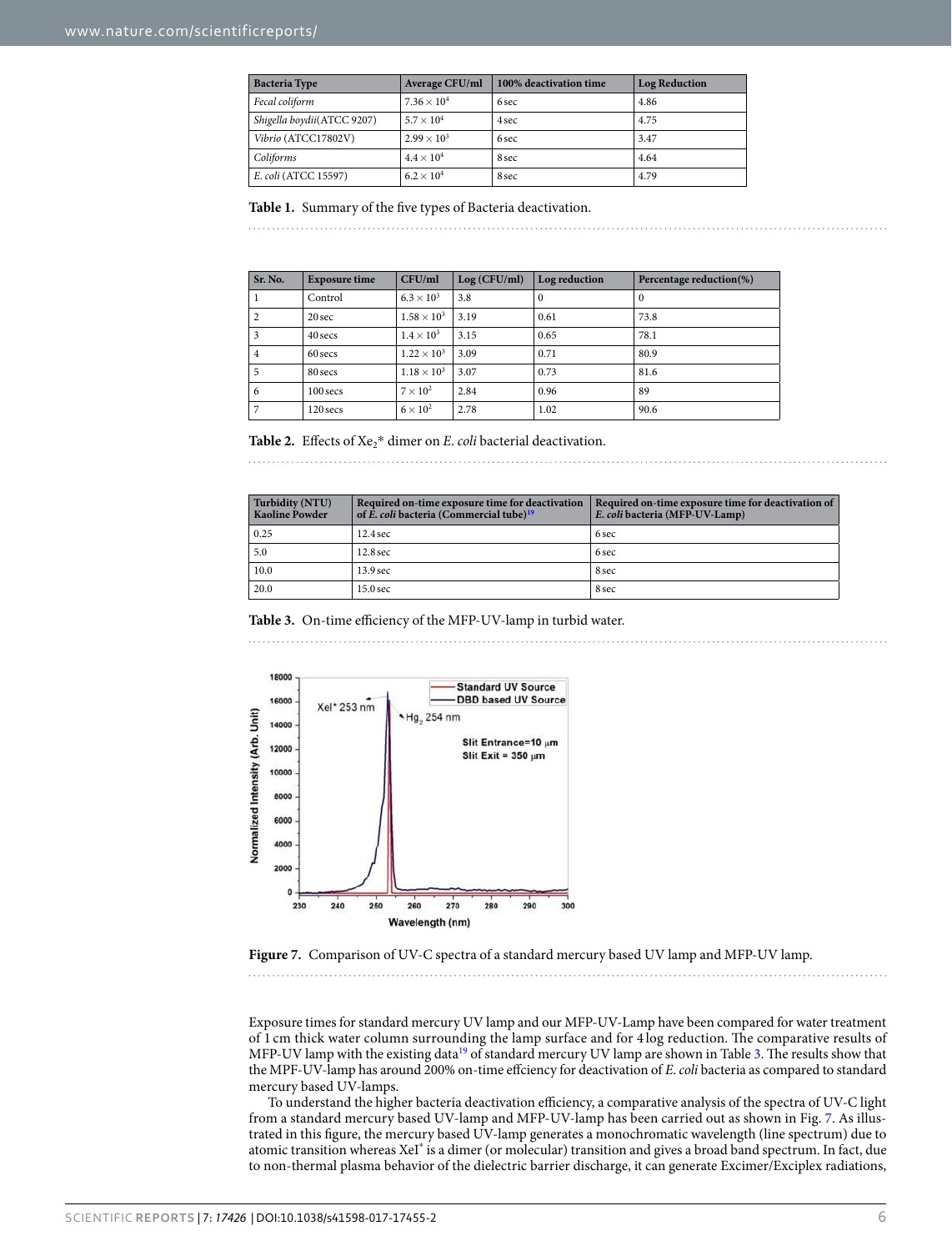which come from diatomic molecules or complexes of molecules that have stable excited electronic states and an unbound or weakly bound ground state. Because the excimer formations are unstable they disintegrate within a few nanoseconds converting their excitation energy to optical radiations having a wide band spectrum<sup>[20](#page-6-16)</sup>. After de-convolution of wide band spectra, multiple wavelengths can be identified in the UV-C range. UV-C radiation used for disinfection is most effective at 264 nm but DNA absorption curve ranges from 200–280 nm. Therefore, more number of transitions due to dimer radiations available in UV-C range in the case of MFP-UV lamp can be the possible causative factor for the increased sterilization efficiency.

#### **Conclusion**

A mercury-free DBD plasma based UV-lamp has been developed using a novel structural design. Strong bands at wavelength 172 nm and 253 nm along with a weak band at wavelength 265 nm have been obtained simultaneously during the plasma discharge. The developed MFP-UV-lamp has been used to expose the bacteria contained water in an equivalent household water purifier system and complete deactivation of five types of bacteria namely, E. coli, Shigella boydii, Vibrio, Coliforms and Fecal coliform with ~4 log reduction has been achieved in less than 10 sec.

The developed MFP-UV-Lamp has also been tested further for water with turbidity level up to 20 NTU by mixing Kaoline powder in the water, and again, its on-time efficiency has been found to be ~200% as compared to standard equivalent mercury based UV-lamp. Besides being mercury-free, the other beneficial features of this MFP-UV-lamp are: Filament-less light source, no end sleeves, negligible start-up time (being a DBD source), scalability in dimensions, broader wavelength coverage due to dimer radiations and medium pressure lamp.

#### **References**

- <span id="page-6-0"></span> 1. Dunn, J. E., Clark, R. W., Bushnell, A. H. & Salisbury, K. J. Deactivation of organisms using high intensity pulsed polychromatic light (US Patent 6,228,332 filed 26 Mar. 2001, and issued 11 Jul. 2002).
- 2. Schoenbach, K. H., Byszewski, W. W., Peterkin, F. E. & Dharamsi, A. N. Discharge device having cathode with micro hollow array (US Patent 6,346,770 filed 22 Mar. 2000, and issued 12 Feb. 2002).
- <span id="page-6-1"></span>3. Cooper, J. R. Ultraviolet Light Treatment Chamber (US Patent 7,511,281 filed 31 Aug. 2005, and issued 31 Mar. 2009).
- <span id="page-6-2"></span> 4. Pirnie, M., Linden, K. G. & Malley, J. P. J. Ultraviolet disinfection guidance manual for the final long term 2 enhanced surface water treatment rule. US Environmental Protection Agency 1–436 (2006).
- <span id="page-6-3"></span> 5. Maiden, M. & Watkins, R. Hand-held ultraviolet water purification system (US Patent 6,110,424 filed 23 Feb. 1999, and issued 29 Aug. 2000).
- <span id="page-6-4"></span> 6. Walz, A. Method and apparatus for generating ultraviolet radiation and ozone (US Patent 4,504,445 filed 6 Sep. 1983, and issued 12 Mar. 1985).
- <span id="page-6-5"></span> 7. Eliasson, B., Hirth, M. & Kogelschatz, U. Ozone synthesis from oxygen in dielectric barrier discharges. Journal of Physics D. **20**, 1421 (1987).
- <span id="page-6-6"></span>8. Pietsch, G. J. & Gibalov, V. I. Dielectric barrier discharges and ozone synthesis. Pure and applied chemistry. **70**, 1169–1174 (1998).
- <span id="page-6-7"></span>9. Summerfelt, S. T. & Hochheimer, J. N. Review of ozone processes and applications as an oxidizing agent in aquaculture. The progressive fish- culturist. **59**, 94–105 (1997).
- <span id="page-6-8"></span> 10. Zhang, J. Y. & Boyd, I. W. Efficient excimer ultraviolet sources from a dielectric barrier discharge in rare-gas/halogen mixtures. Journal of Applied Physics. **80**, 633–638 (1996).
- 11. Frame, J. W., John, P. C., DeTemple, T. A. & Eden, J. G. Continuous-wave emission in the ultraviolet from diatomic excimers in a microdischarge. Appl. Phys. Lett. **72**, 2634 (1998).
- 12. Avdeev, S. M., Zvereva, G. N., Sosnin, E. A. & Tarasenko, V. F. XeI barrier discharge excilamp. Optics and Spectroscopy. **115**, 28–36 (2013).
- <span id="page-6-9"></span>13. Gulati, P. et al. Ultraviolet-B radiation enhancement in dielectric barrier discharge based xenon chloride exciplex source by air. Appl. Phys. Lett. **105**, 013505 (2014).
- <span id="page-6-10"></span>14. Weber, L. F. History of the plasma display panel. IEEE transactions on plasma science. **34**, 268–278 (2006).
- <span id="page-6-11"></span>15. Park, S.-J. et al. Confinement of nonequilibrium plasmas in microcavities with diamond or circular cross sections: Sealed arrays of Al/Al<sub>2</sub>O<sub>3</sub>/glass microplasma devices with radiating areas above 20 cm<sup>2</sup>. Appl. Phys. Lett. **89**, 221501 (2006).
- <span id="page-6-12"></span> 16. Readle, J. D. et al. Flexible, Lightweight Arrays of Microcavity Plasma Devices: Control of Cavity Geometry in Thin Substrates. IEEE Transactions on Plasma Science. **37**, 1045–1054 (2009).
- <span id="page-6-13"></span> 17. Zemel, M. I., Wojcik, L. & Raghunandan, S. Fluid treatment apparatus (US Patent 7,226,542 filed 22 Aug. 2003, and issued 25 Aug. 2005).
- <span id="page-6-15"></span><span id="page-6-14"></span> 18. Srikanth, B. Recent advancements in UV technology yield enhanced TOC reduction performance. Ultrapure Water. 40–46 (1998). 19. Clarke, S. H. TIP. US Army Public Heath Command. **31**-**006**-**0211** (2011).
- <span id="page-6-16"></span>20. Gellert, B. & Kogelschatz, U. Generation of Excimer Emission in Dielectric Barrier Discharges. Appl. Phys. B. **52**, 14–21 (1991).

#### **Acknowledgements**

Authors would like to thank Dr. Pooja Gulati, Mr. Aditya Sinha, Mr. Dharmendra Kumar Pal, Mr. M. Jagannathan, Mr. Mahesh Kumar, Mr. B. L. Meena and Mr. R. P. Lamba for their support in the laboratory during the execution of the experiments.

#### **Author Contributions**

R.P. conceived the overall experiments, A.M.H. conducted the experiments, U.N.P. performed the electrical characterization, N.K. analyzed the results, K.K. performed bacterial disinfection studies and M.K. analyzed the disinfection results. All authors reviewed the manuscript.

#### **Additional Information**

**Competing Interests:** Dr Ram Prakash's, Dr. Niraj Kumar's, Dr. U. N. Pal's and K. Khairnar's work has been funded by Council of Scientific and Industrial Research (CSIR), Govt. of India. Dr. M. Krishnamohan has been funded by Department of Science and Technology, Govt. of India. They have also consulted for M/s Arken Techno Pvt. Ltd., Pune and M/s YOUWE (UV) Purifiers, Jaipur and received compensations. Mr. Afaque M. Hossain declares no potential conflict of interest.